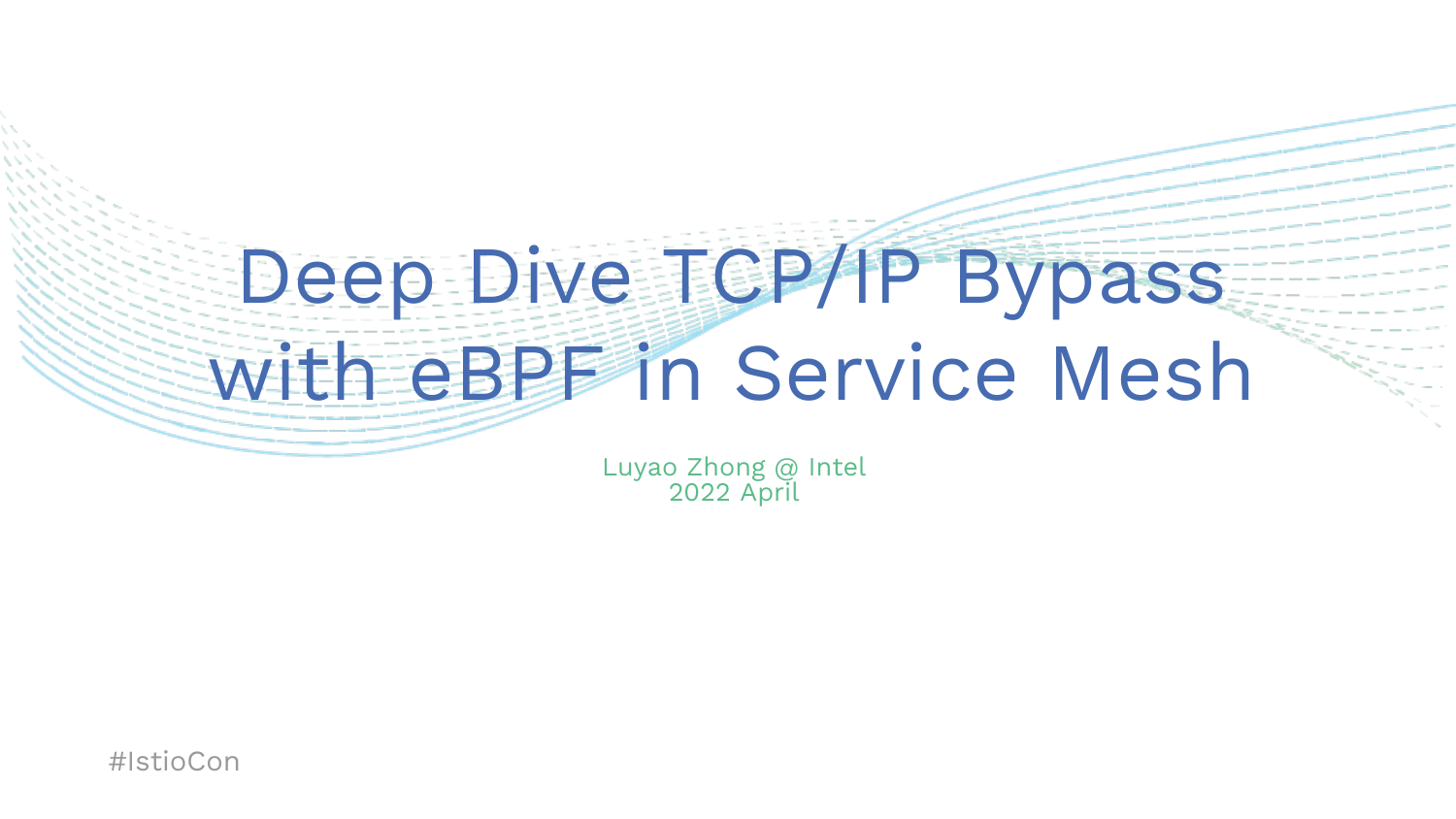#### Agenda

- TCP/IP stack overhead
- Background knowledge of eBPF
- How to bypass TCP/IP stack
- Performance Comparison
- Project links

#IstioC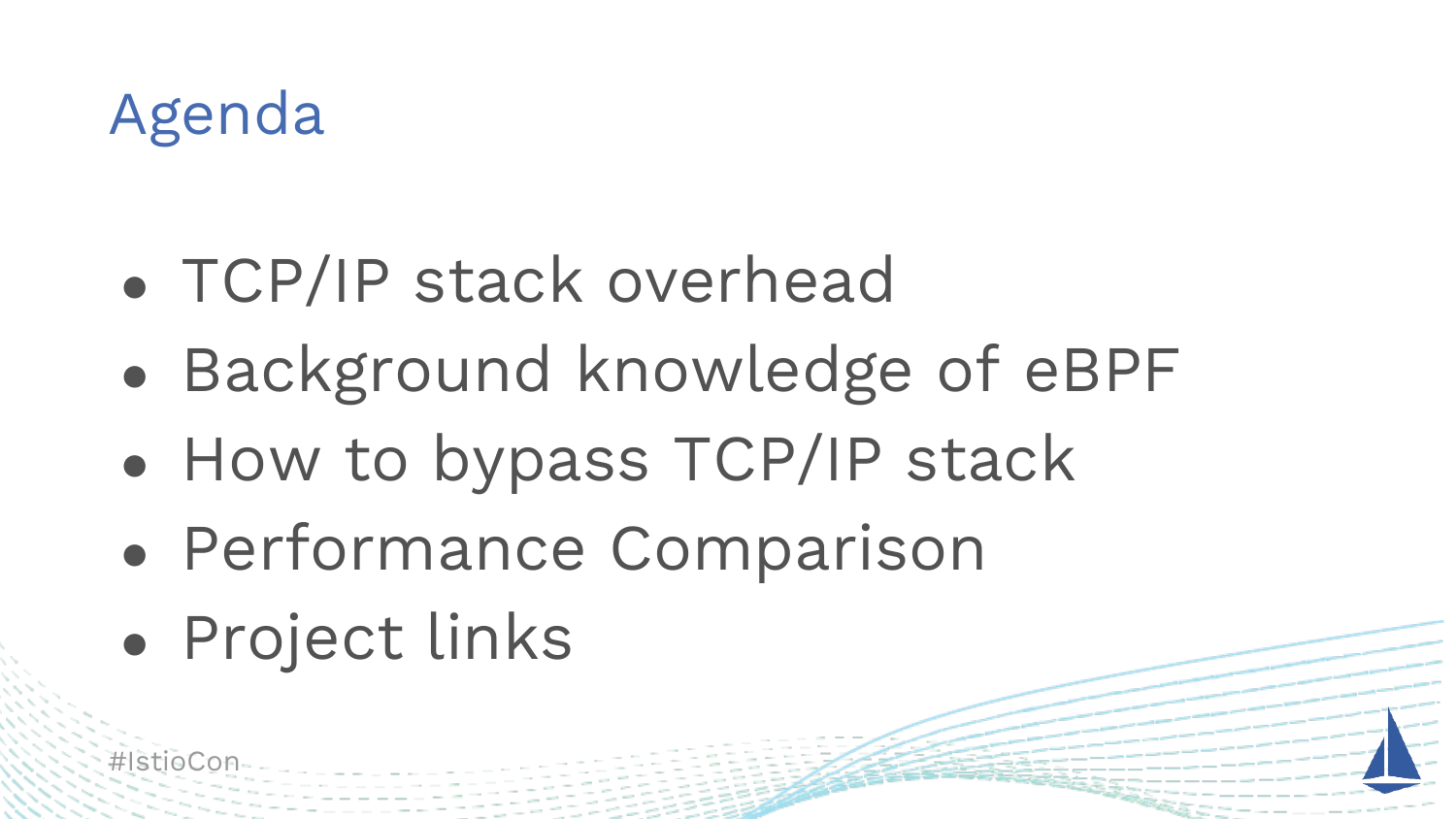#### TCP/IP stack overhead

- All the application data goes via sidecar (Envoy\*)
- All the data passes TCP/IP stack 3 times
	- Inbound
	- Outbound
	- Envoy to Envoy (same host)



#IstioCon

\*Other names and brands may be claimed as the property of others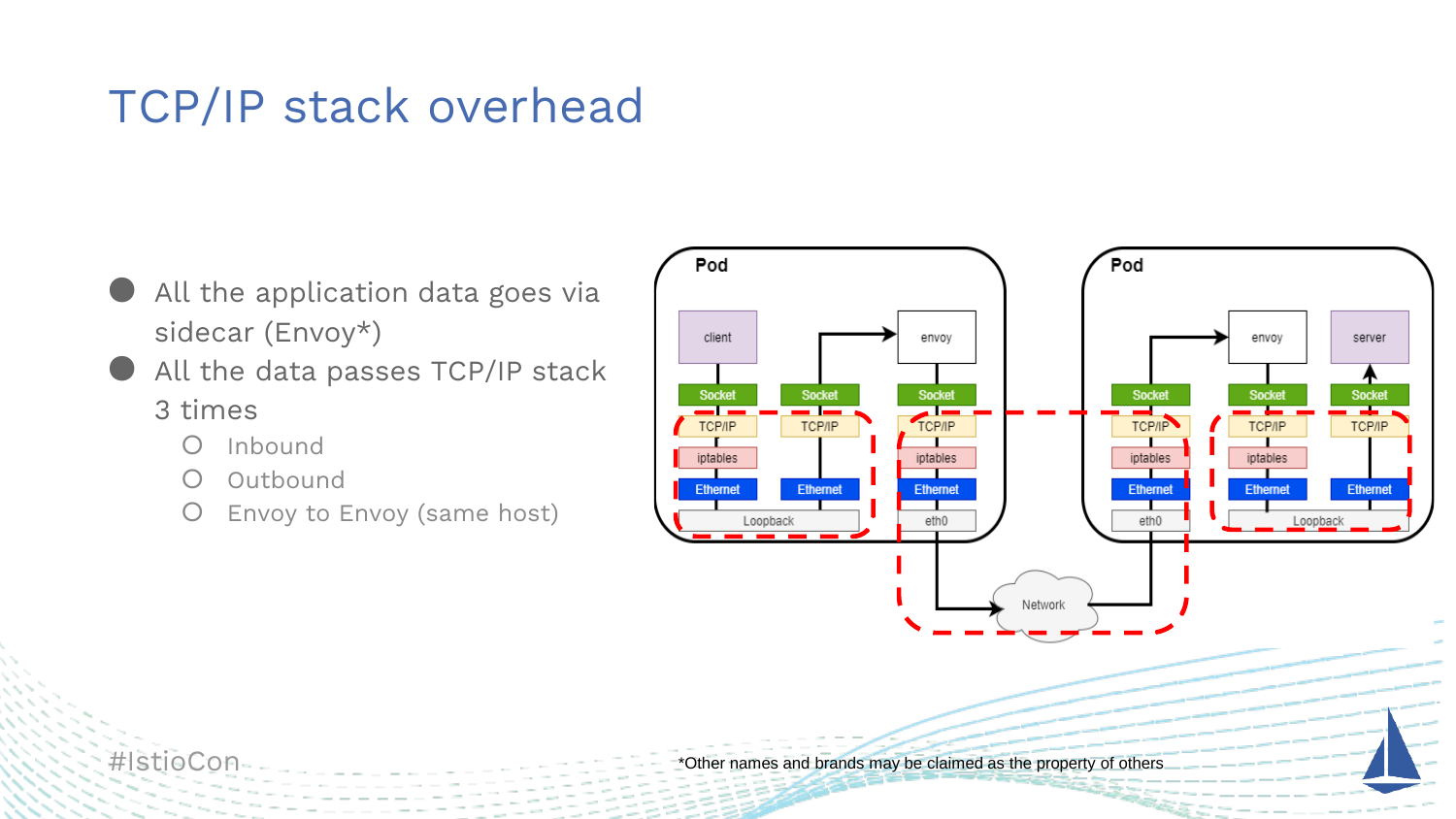#### Dataflow after acceleration (same host)

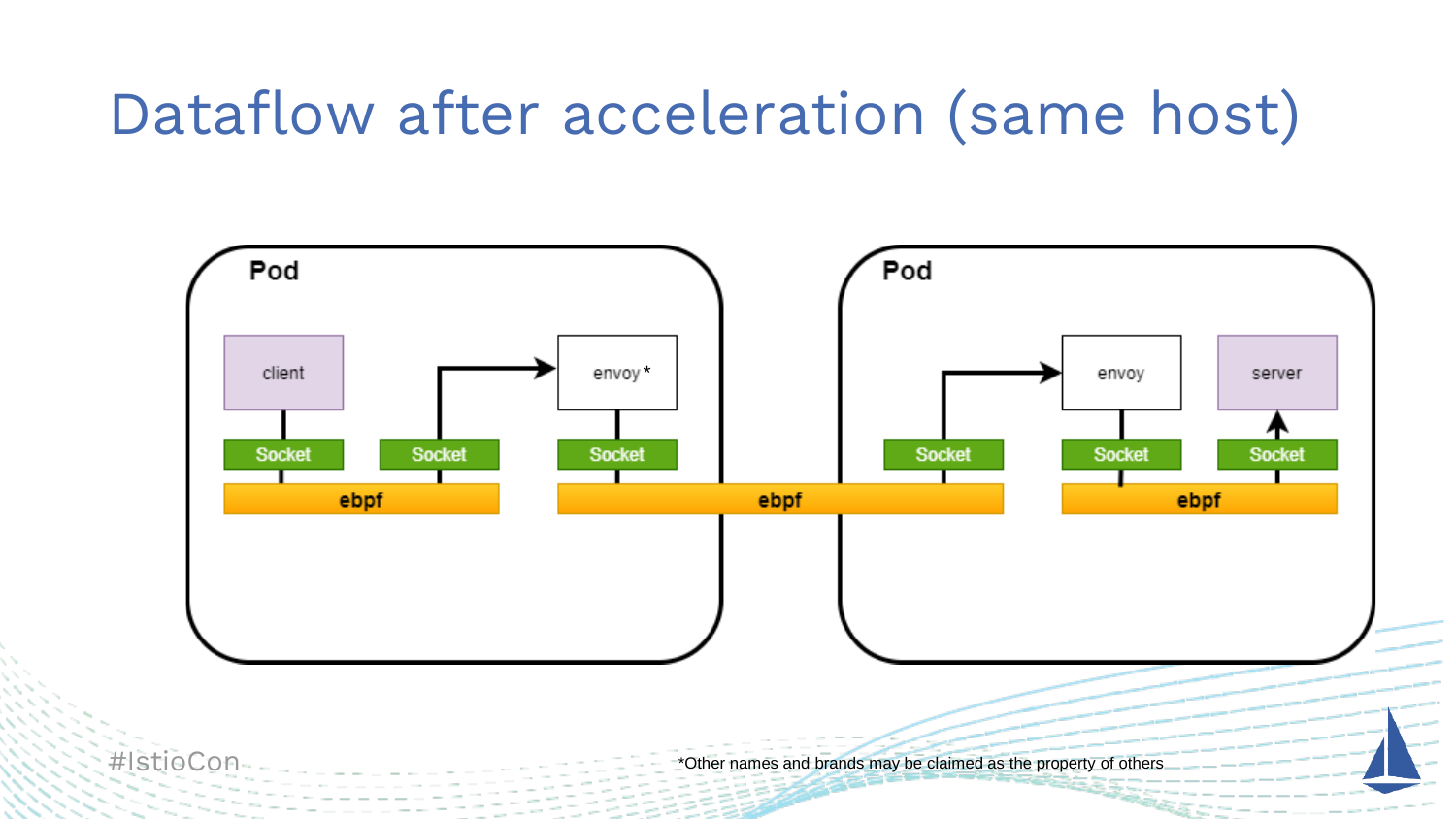## ebpf background knowledge

Loader and verification architecture

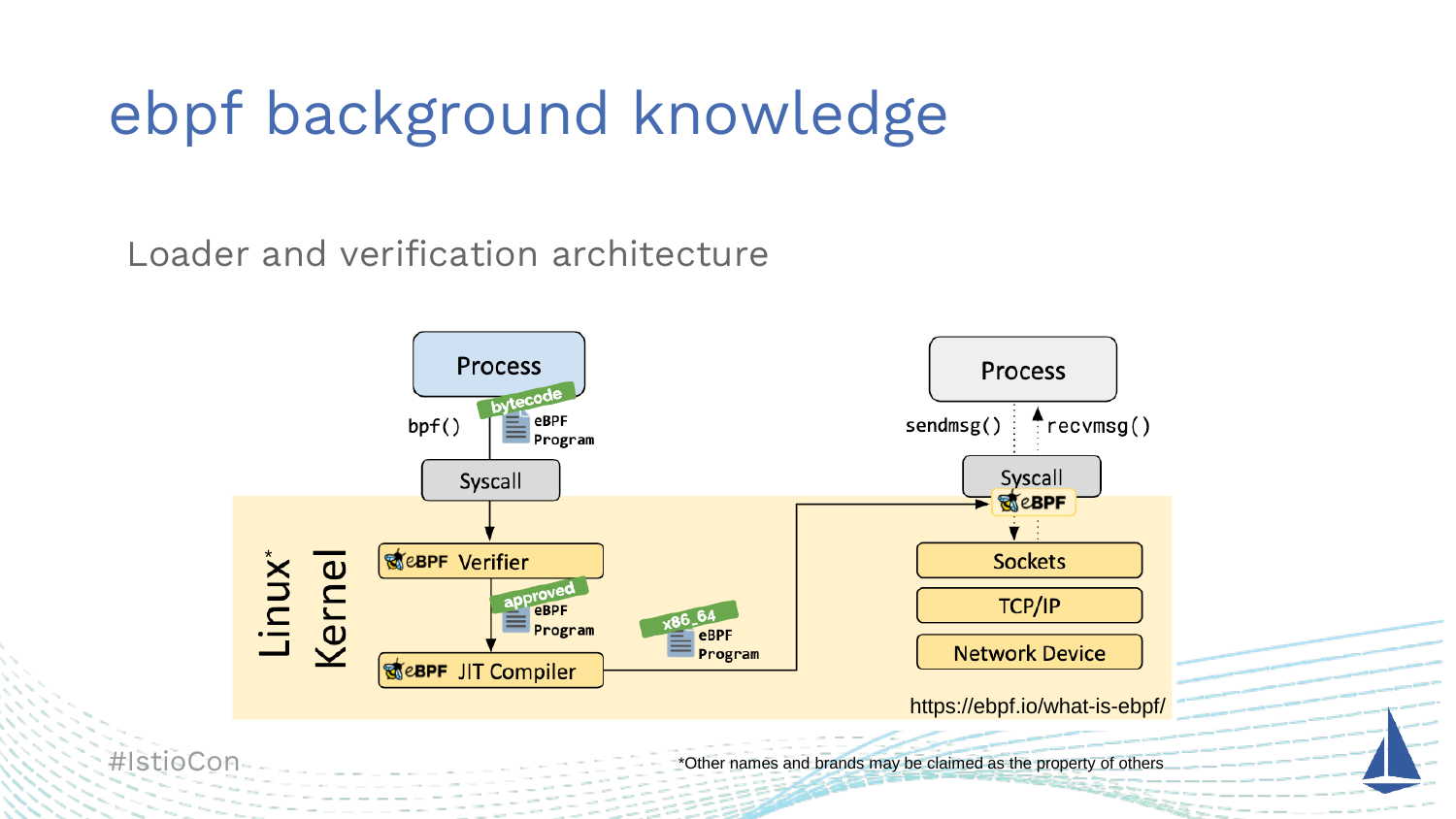# ebpf background knowledge

#### Map

- Share collected information
- Accessed from eBPF programs as well as from applications in user space
- Map type
	- o HASHMAP
	- o SOCKHASH: Hold socket as value



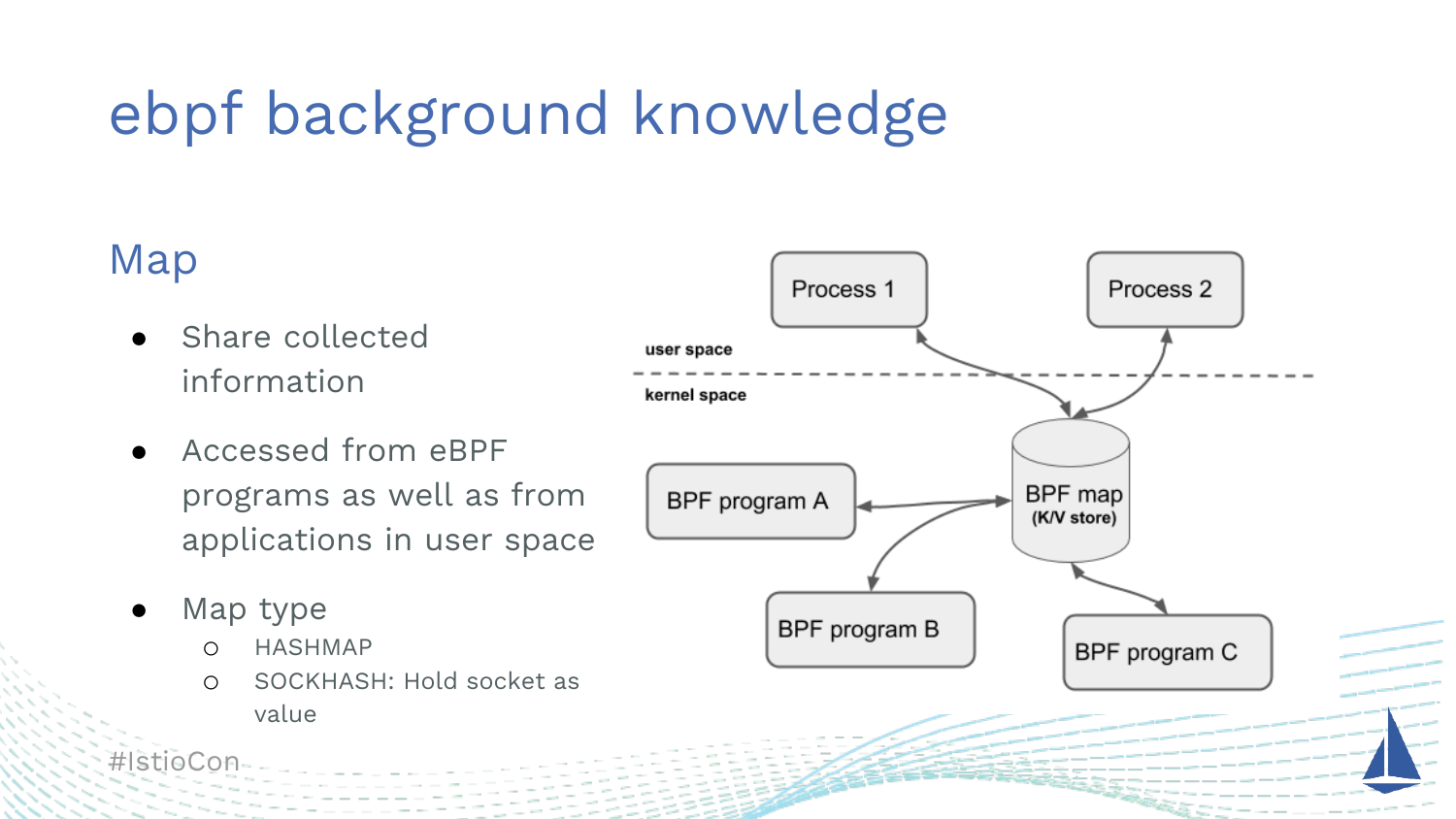# ebpf background knowledge

#### Prog type

- SOCK OPS
	- $\triangleright$  Set callbacks for TCP state changing
	- ➢ Help functions: BPF\_MAP\_UPDATE\_ELEM, BPF\_SOCK\_HASH\_UPDATE

#### SK\_MSG

- $\triangleright$  Attach to a SOCKHASH map, capture the packets sent by a socket in SOCKHASH map and determine its destination socket
- Help functions: BPF\_MSG\_REDIRECT\_HASH

#IstioCor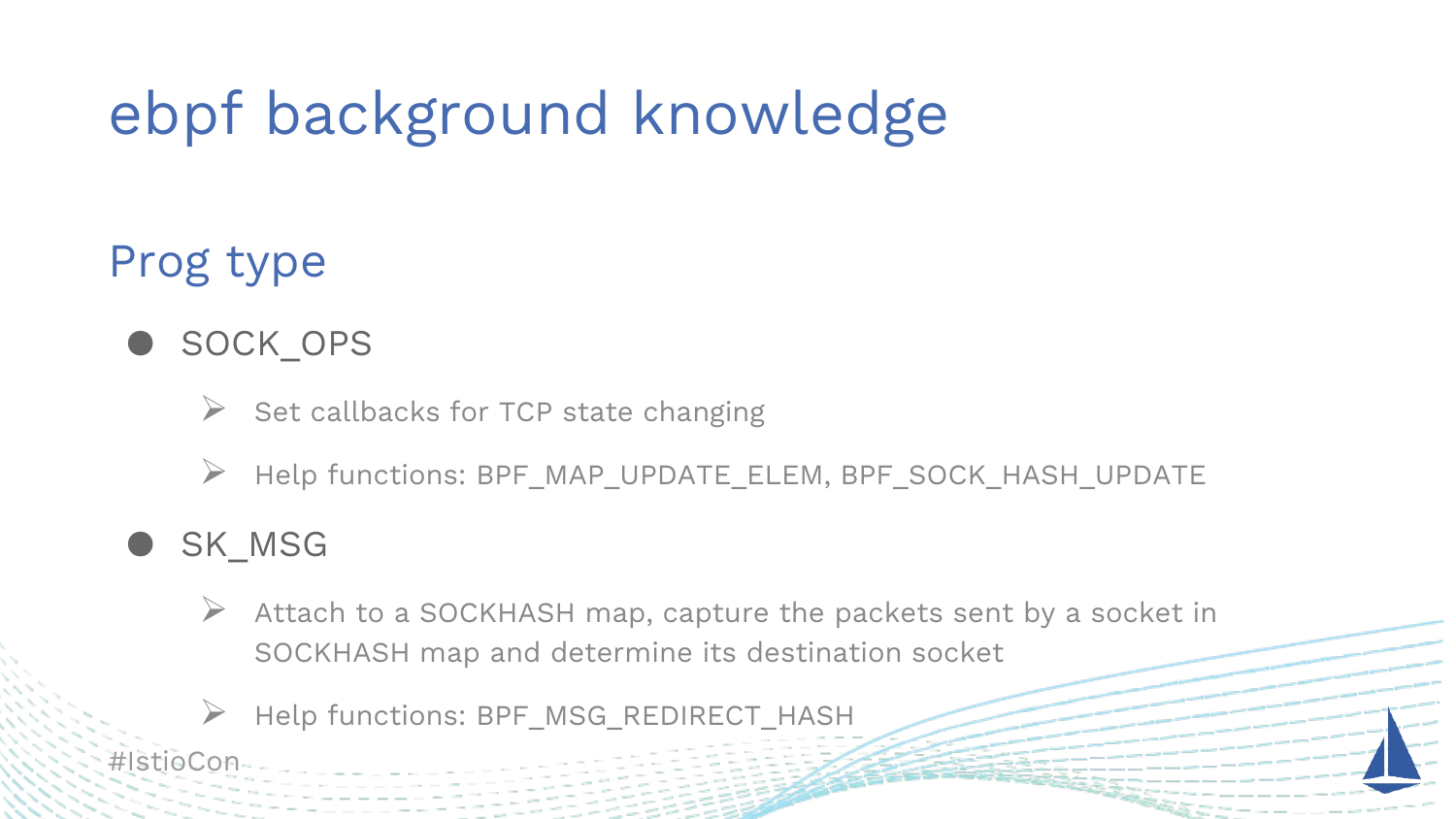# Work flow of acceleration

#### ● sock ops

- o Capture socket in specific states and populate the maps
- sk\_msg

#IstioCon

- o When socket send a msg, lookup peer socket
- o Redirect

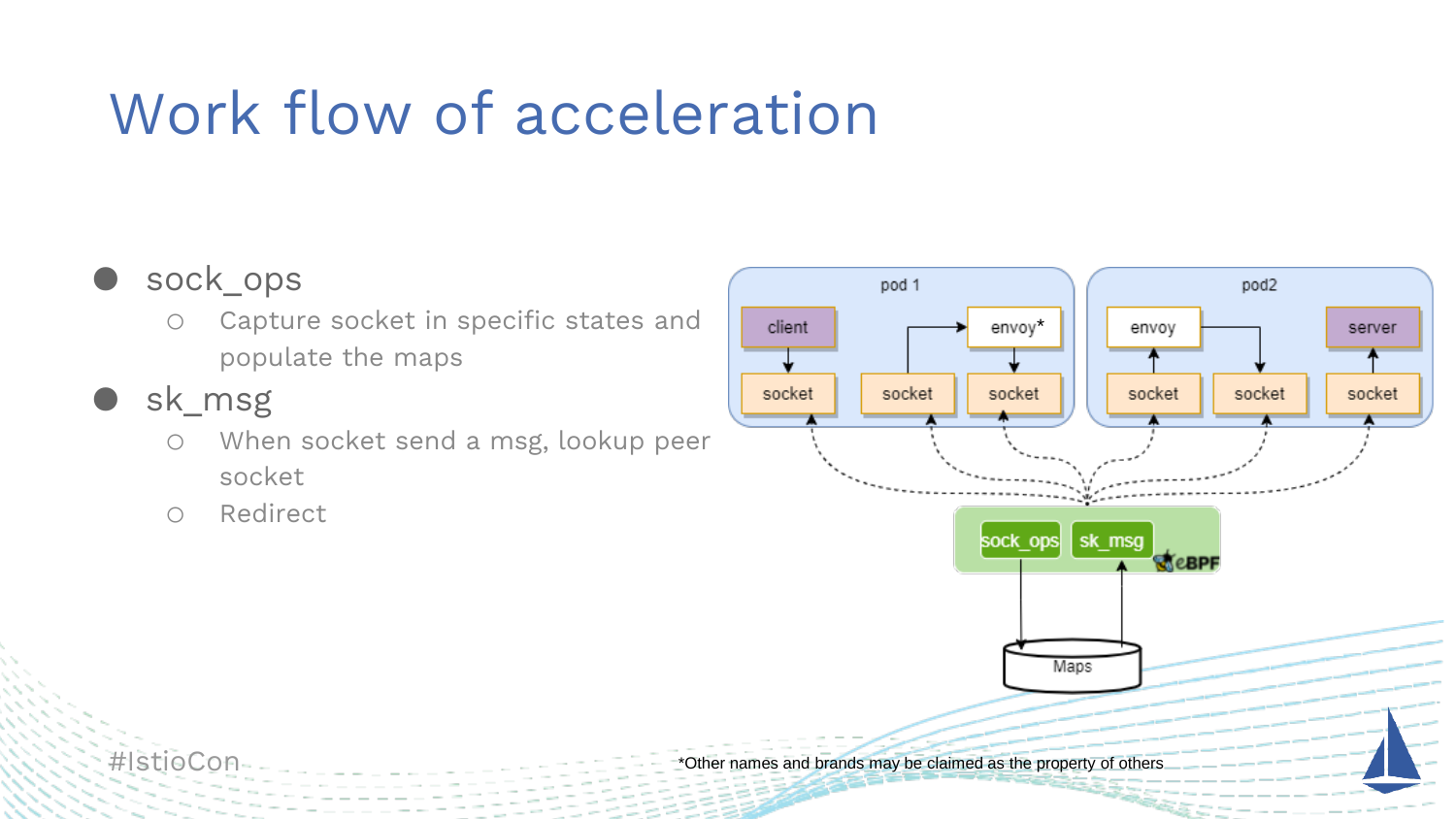#### Inbound acceleration

Istio 1.10: PILOT\_ENABLE\_INBOUND\_PASSTHROUGH



#IstioCor

\*Other names and brands may be claimed as the property of others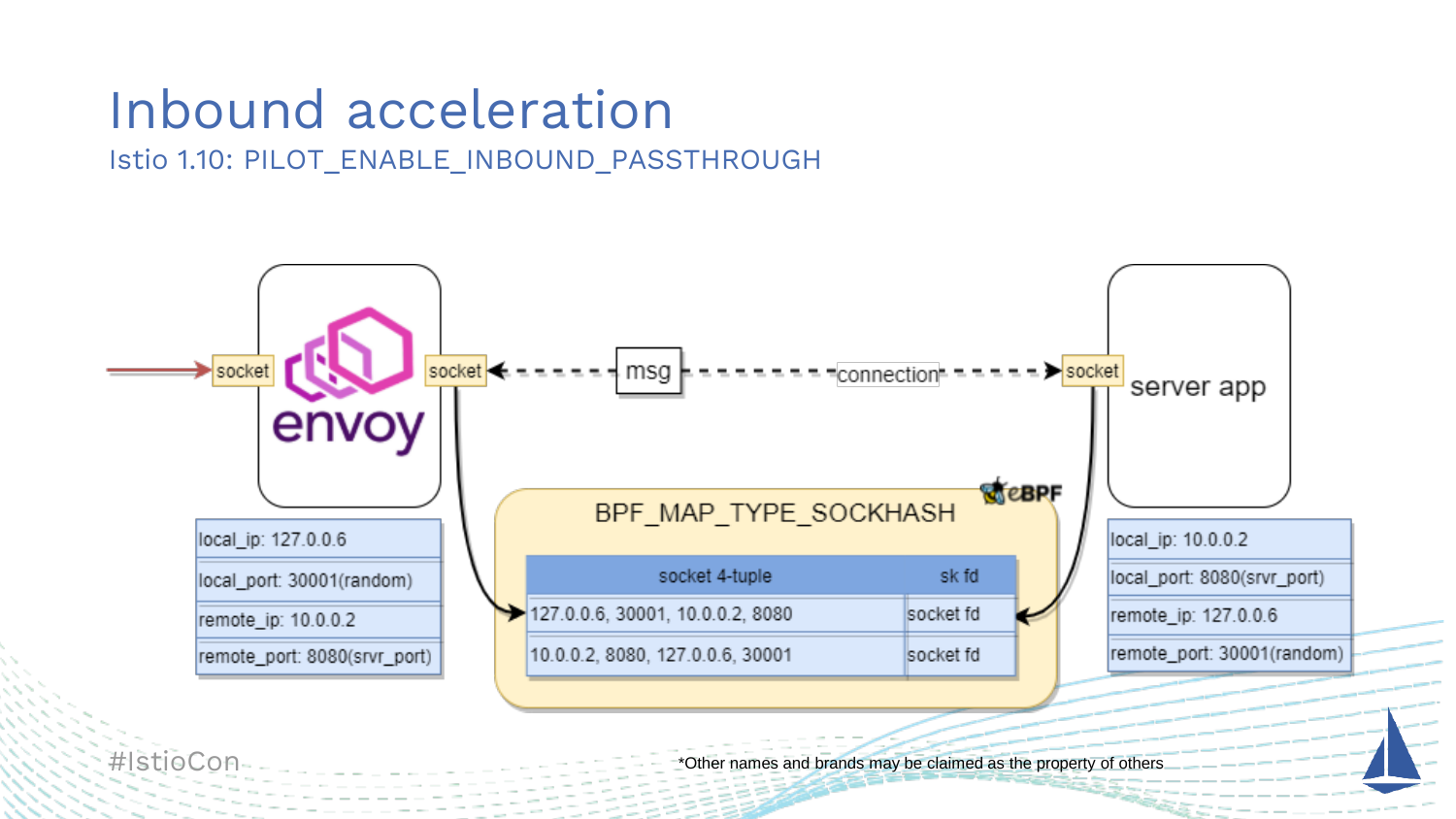#### Outbound acceleration

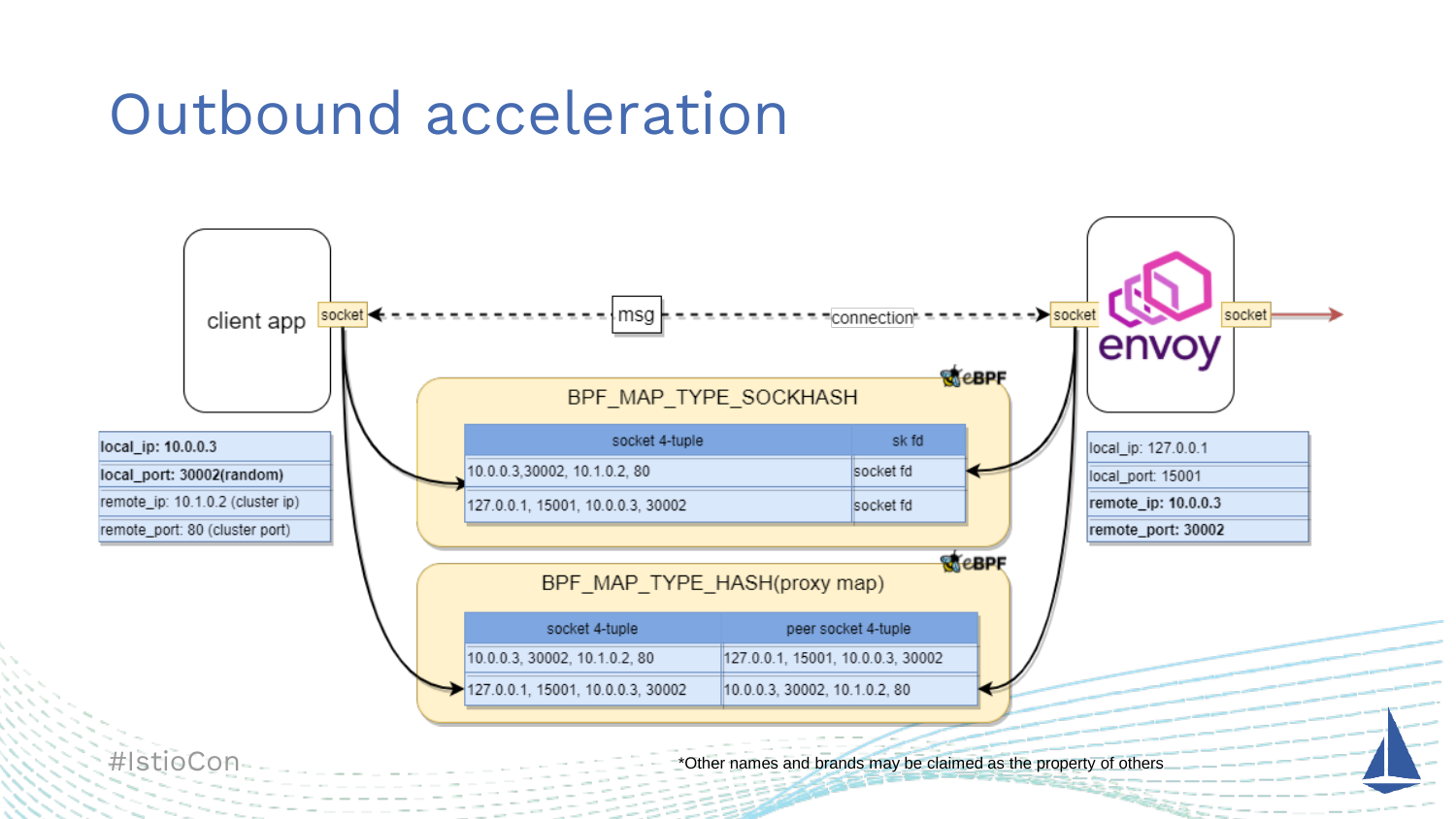## Envoy\* to Envoy Acceleration (same host)



\*Other names and brands may be claimed as the property of others

#IstioCor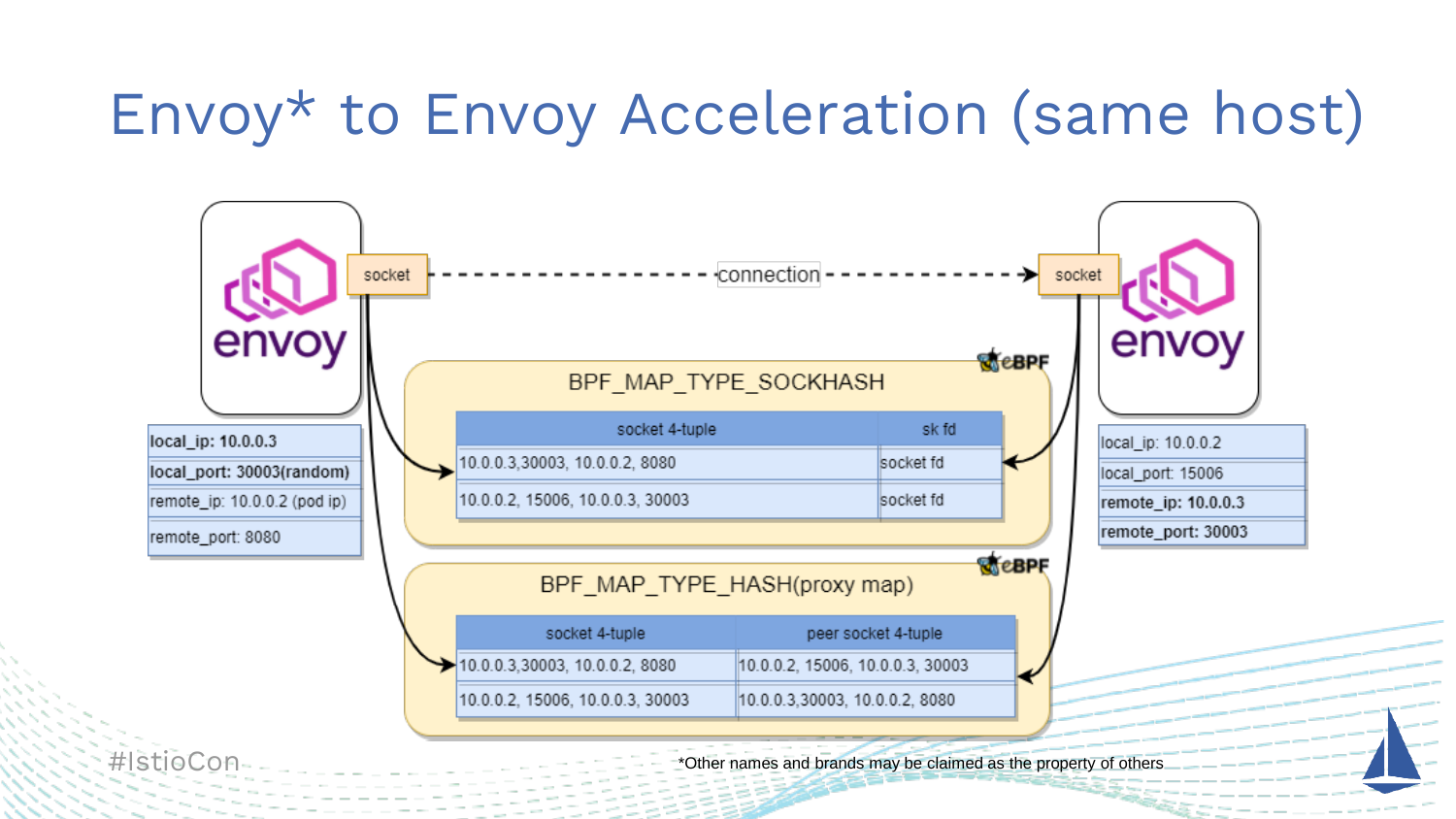#### Deploy eBPF

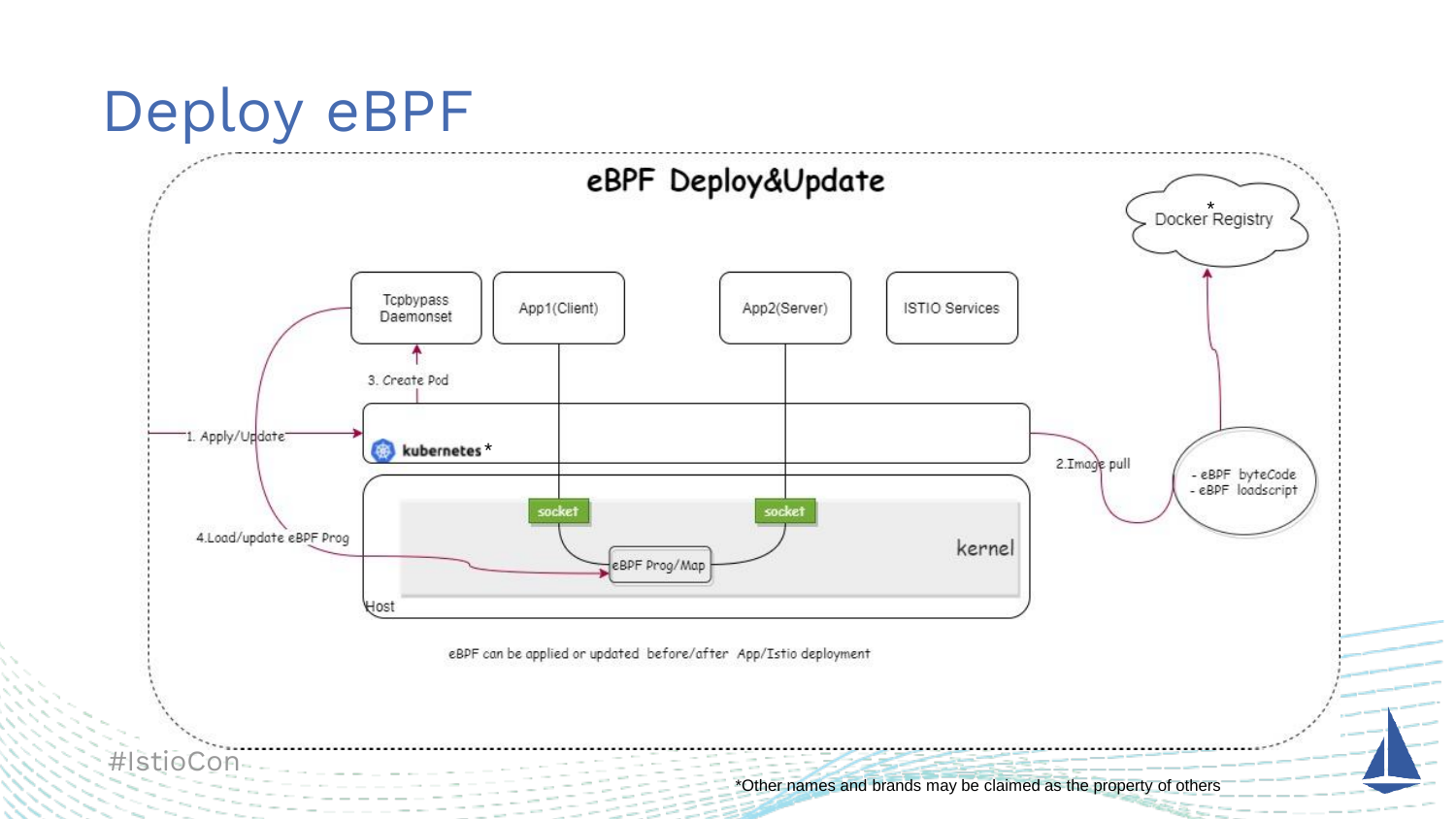## Performance Comparison

#### Nighthawk w/o sidecar injected Nighthawk w/ sidecar injected



#### DSB-hotel w/o sidecar injected GMS w/ sidecar injected





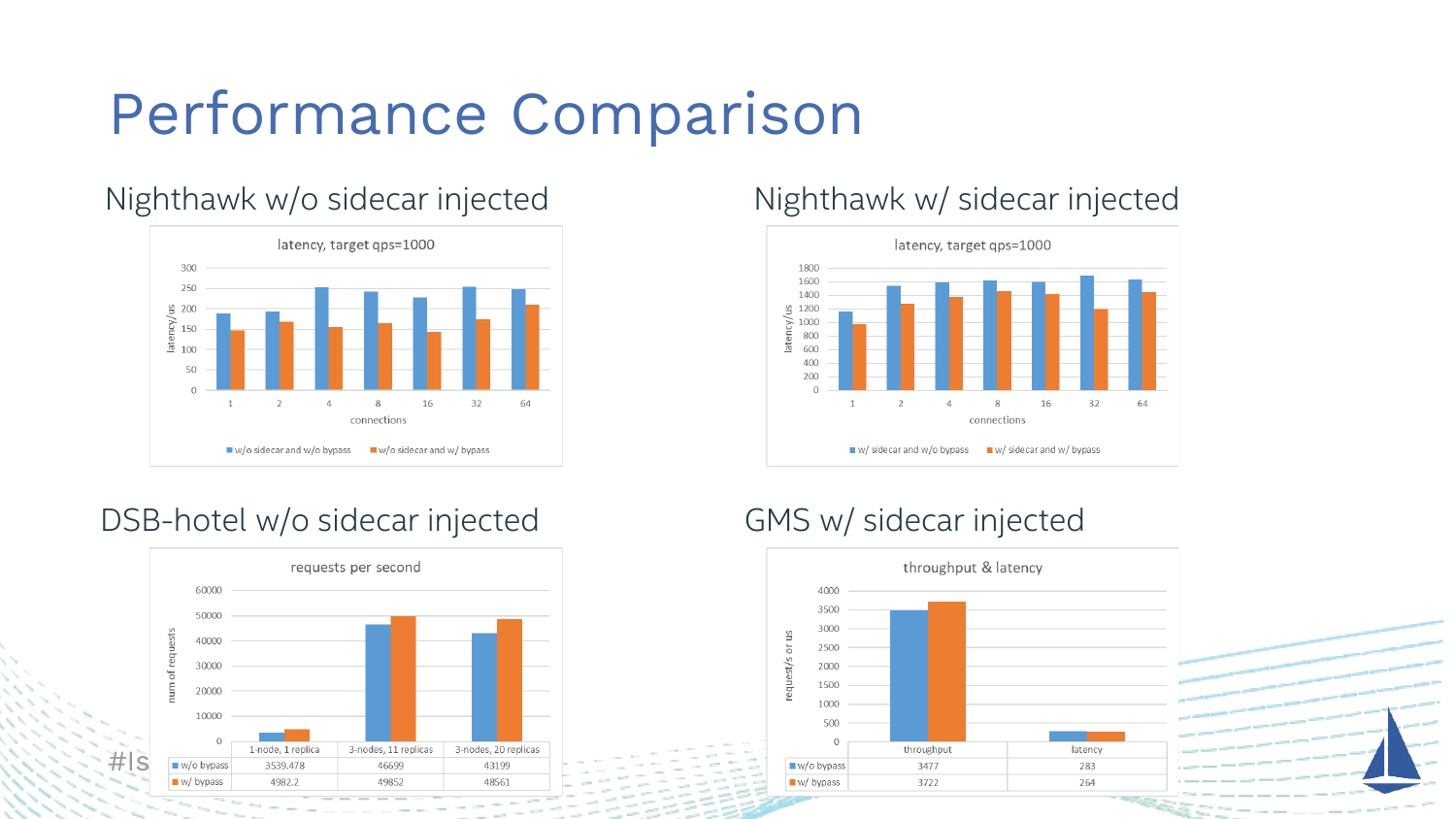# Project is public NOW!

- Docker\* image
	- **<https://hub.docker.com/r/intel/istio-tcpip-bypass/tags>**
- Project GitHub\* repo
	- **<https://github.com/intel/istio-tcpip-bypass>**
- **Tips for Debug** 
	- ss command: Inspect the socket status
	- bpf\_trace\_printk() helper function: kernel debug tracepipe
		- /sys/kernel/debug/tracing/trace\_pipe

#IstioCon

\*Other names and brands may be claimed as the property of others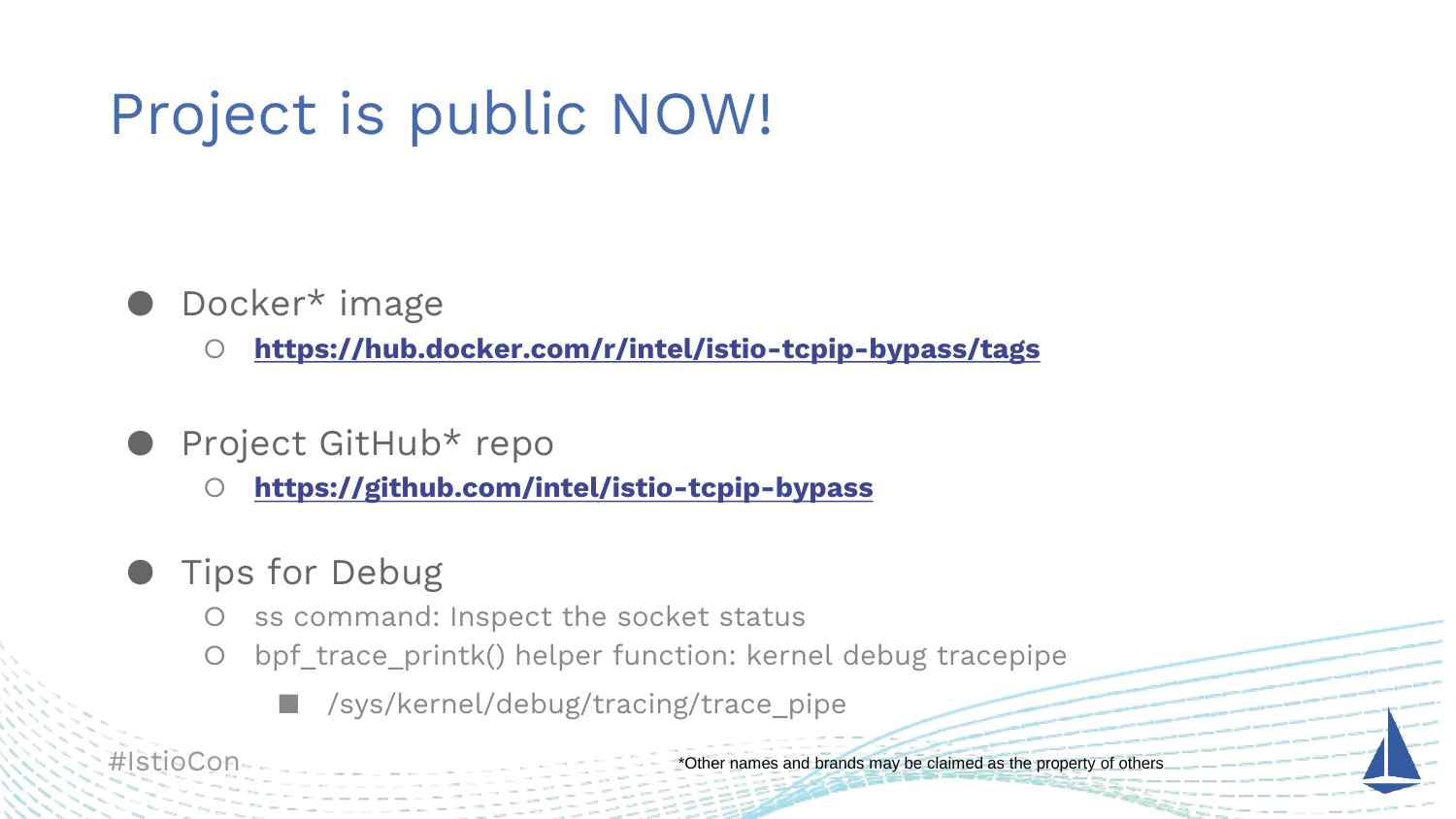# Thank you!

luyao.Zhong@intel.com